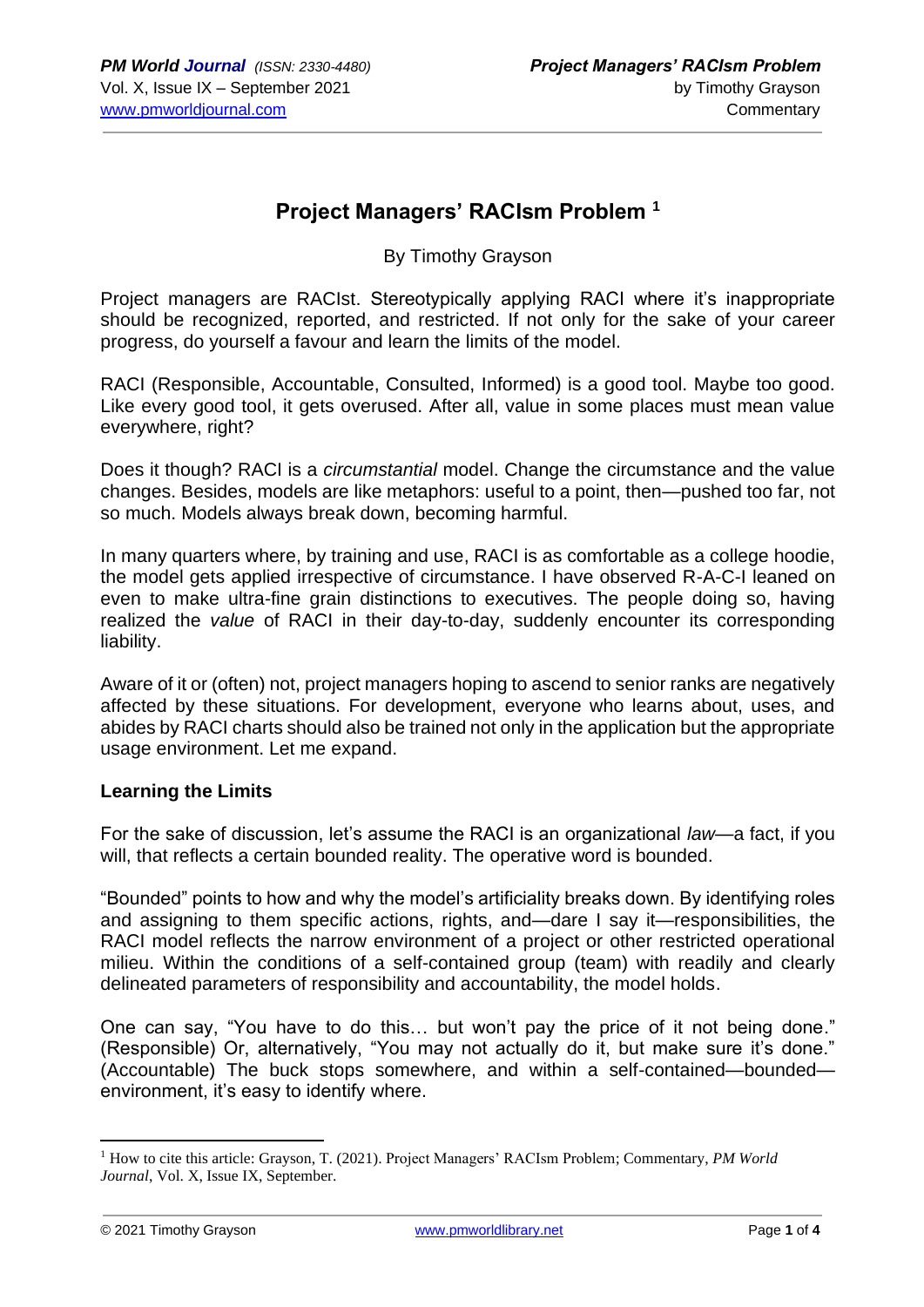When the glass walls are cracked, reality is *un*bounded and the logic of its RACI *laws* changes with the scale. Even in an open, broader environment, responsibilities remain fairly easy to parse. Responsibility, as practical action, ends at the point of somebody *doing* something. It's harder with accountability because, as Bob Dylan knew, everybody serves somebody. Accountability is a *state* that, through the magic of hierarchy, is ever-expanding like the universe. While responsibility sinks to a resting place; accountability floats to its terminal limit.

### **Ever-Expanding Accountability**

Is a project manager accountable? *In* the project; but probably not *for* the project. What about the Divisional Director who owns the project budget and benefits, to whom the project manager reports? Obviously… but is it him or his boss, the Regional VP, that the CFO holds *accountable*? Hint: the budget slice and choice of Divisional Director to "own" the initiative rests with the VP. It's turtles all the way up—so to speak, with *all* accountability eventually belonging to the CEO.

Surely not for the purchase of pencils, you say. Not directly; that would be ridiculous. But in the logic of hierarchies, with their delegations of authority and so on, sadly and ultimately the answer can only be yes. Of course, a workable threshold of materiality goes into wielding this logic: No CEO will ever be fired over pencils. On the other hand, if it turned out a quarterly loss and market humiliation was caused by overzealous, organizational pencil hoarding as a result of an employee engagement program gone awry, the Board may opt to remove or sanction the CEO because, ultimately, isn't she *accountable* for the business *in their eyes*?

Fortunately (for some), when heads roll RACI can be rapidly inverted too. Except in egregious circumstances, those heads don't often belong to the so-called accountable person. That, of course, is because accountable people rely on responsible (and probably accountable within smaller bounds) people below them. They may be held to account for bad judgment, maybe shoddy oversight. The decapitated bodies, however, will belong to "Whoever the hell is *responsible* for this…" (That a mid-level executive in HR will fall ought to be a foregone conclusion. Unless you're a cynic and know it will all be pinned on the contracted "empowerment" vendor.)

RACI is quite agile. The idea that only "R" and "A" people can suffer is proven misguided without even much imagination. A body or department designated "C" or "I" can still suddenly find itself in a world of "R" when the RACI reality is unbounded. When the output hits the oscillator, "oversight" that was just to be *Informed* or Legal that was *Consulted* can quickly find itself *Responsible* for not having prevented something stupid and damaging. (It's the parental gold standard admonition: "But you know better….")

All this is to say the RACI model does not always travel well. So what? What take-away makes all this valuable?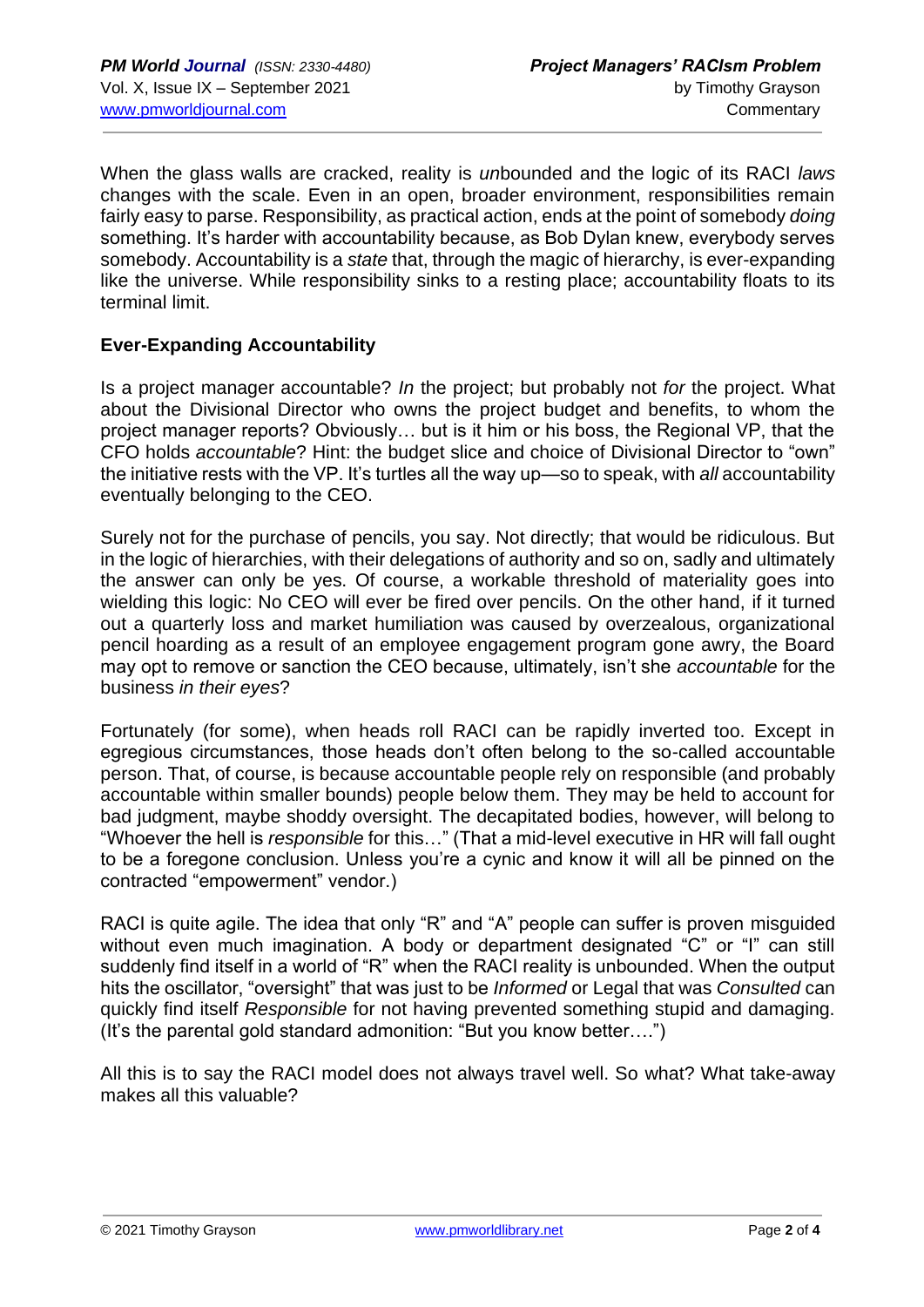### **Know When Not To Be RACIst**

Within the day-to-day of the project manager's job—to efficiently and effectively shepherd a group of independent people to accomplish an objective that demands mutual interdependence, there is nothing wrong and everything right about RACI as an organizing tool.

But I assume that among project managers reading this, at least some are called to participate at the higher, or highest executive tables.<sup>2</sup> "Participate" means expected to contribute to a broader discussion *not* just provide the dashboard report's audio track. Some—maybe all—those people may have ambitions of rising to greater organizational heights. (Good for all of you.)

Presumably you recognize these audiences as outside the project's bounded reality. It is particularly important to remember that *in this circumstance* your role is to *translate* and *communicate*. To communicate, you must speak the language of the realm. The first part of this essay ventilated the limits of RACI logic in this environment. So let go of RACI. Put it in your pocket and leave it there. It may not serve you well.

You are expected to be on top of your project; in control of it. Knowing everyone's role and how/where to squeeze for impact is your job. RACI, the tool, helps with that. But when you're in a senior executive situation and talk turns to responsibility, your very fluency and dedication to the micro model (RACI) is more likely to cast you as "competent but not promotable." Why? Promotables show the business acumen to distinguish the value differential of *precision* and *accuracy*, and choose appropriately between them in the circumstance. Read the room: are they really after your RACI precision? Is it really important to clarify responsible and accountable for the COO?

To be clear, I am not suggesting anything wrong with RACI. I am decidedly not suggesting to abandon it or that participants in any matrix delivery environment not be more than familiar with the approach. I *am* saying your career advancement could depend on contextsensitive, selective ignorance.

Next time we can discuss when to forget how a coffee maker works.

<sup>&</sup>lt;sup>2</sup> This advice applies equally to both Project Manager and other leaders similarly charged.